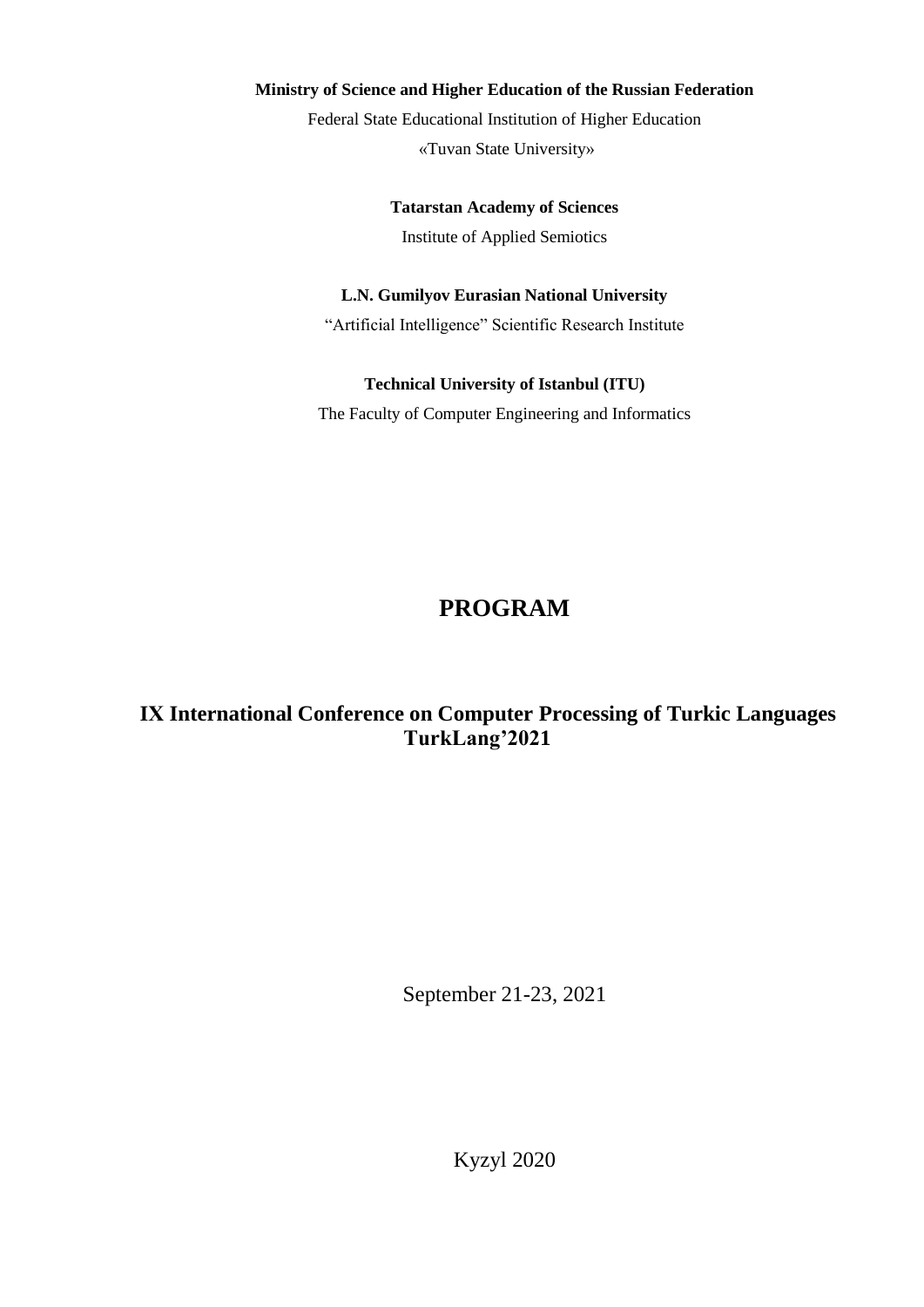#### **Programme Committee:**

- 1. Suleymanov Dzhavdet (Kazan, Tatarstan, Russia) Co-chairman
- 2. Sharipbayev Altynbek (Nur-Sultan, Kazakhstan) Co-chairman
- 3. Adaly Eshref (Istanbul, Turkey) Co-chairman
- 4. Khomushku Olga (Kyzyl, Tuva, Russia) Co-chairman
- 5. Abdurakhmonova Nilufar (Tashkent, Uzbekistan)
- 6. Altenbek Gulila (Urumqi, China)
- 7. Gatiatullin Ayrat (Kazan, Tatarstan, Russia)
- 8. Dybo Anna (Moscow, Russia)
- 9. Ergesh Banu (Nur-Sultan, Kazakhstan)
- 10. Zheltov Valerian (Cheboksary, Chuvashiya, Russia)
- 11. Israilova Nella (Bishkek, Kyrgyzstan)
- 12. Kubedinova Lenara (Simferopol, Crimea, Russia)
- 13. Mamedova Masuma (Baku, Azerbaijan)
- 14. Oflazer Kemal (Doha, Qatar)
- 15. Sadykov Tashpolot (Bishkek, Kyrgyzstan)
- 16. Salchak Aelita (Kyzyl, Tuva, Russia)
- 17. Sirazitdinov Zinnur (Ufa, Bashkortostan, Russia)
- 18. Sulaimanov Muhammad Ali (Simferopol, Crimea, Russia)
- 19. Tatevosov Sergei (Moscow, Russia)
- 20. Torotoev Gavril (Yakutsk, Saha, Russia)
- 21. Tukeev Ualisher (Almaty, Kazakhstan)
- 22. Chumakaev Aleksey (Gorno-Altaysk, Altay, Russia)

#### **Organizing Committee**

#### Chairman –

Khomushku Olga, rector of the Federal State Educational Institution of Higher Education "Tuvan State University"

Members of the organizing committee:

Mongush Evgeny, vice rector of the Federal State Educational Institution of Higher Education "Tuvan State University" (Kyzyl, Tuva, Russia) Bavuu-Surun Mira (Kyzyl, Tuva, Russia) Salchak Aelita (Kyzyl, Tuva, Russia) Oorzhak Baylak (Kyzyl, Tuva, Russia) Tapyshpan Pavel (Kyzyl, Tuva, Russia) Khertek Arzhaana (Kyzyl, Tuva, Russia) Taryma Aldynsay (Kyzyl, Tuva, Russia) Mongush Choduraa (Kyzyl, Tuva, Russia) Ondar Valentina (Kyzyl, Tuva, Russia) Dorzhu Namdolmaa (Kyzyl, Tuva, Russia) Dongak Chechena (Kyzyl, Tuva, Russia) Khuurak Chingis (Kyzyl, Tuva, Russia) Gatiatullin Ayrat (Kazan, Tatarstan, Russia) head of the Coordinating Council of the International Conference «TurkLang-2021»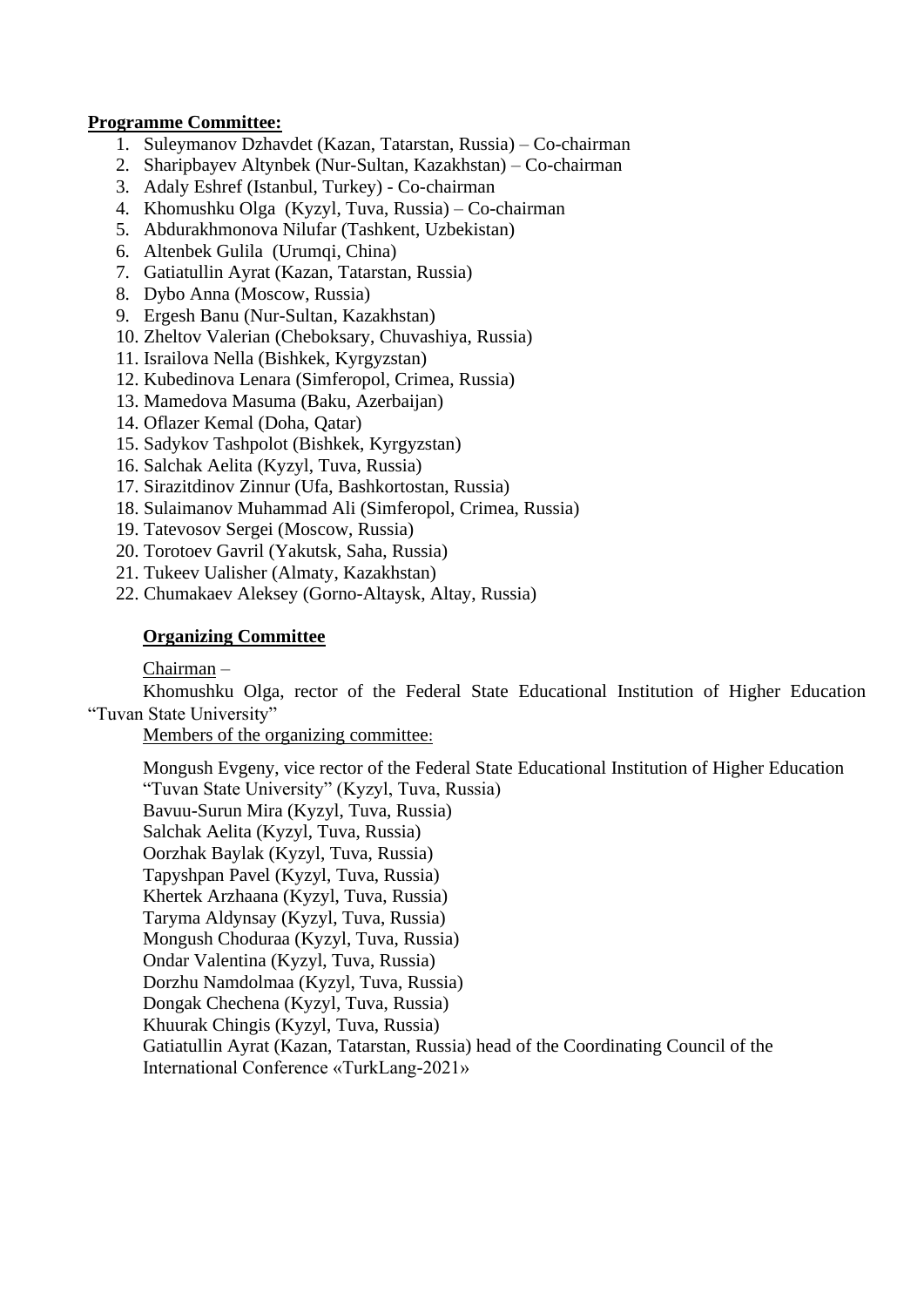### **Conference procedure**

Location: Kyzyl, st. Lenin, 36

### **Ministry of Science and Higher Education of the Russian Federation**

Federal State Educational Institution of Higher Education «Tuvan State University»

#### **Conference schedule:**

| Conference opening:                            | 30 minutes |
|------------------------------------------------|------------|
| Plenary reports:                               | 30 minutes |
| Presentations at the CMLS seminar 20 minutes   |            |
| Presentations at breakout sessions: 15 minutes |            |

#### **Conference schedule:**

| <b>Time</b><br>(in Moscow) | <b>Event</b>                                                                                                                                 |  |  |  |  |
|----------------------------|----------------------------------------------------------------------------------------------------------------------------------------------|--|--|--|--|
|                            | 21 September                                                                                                                                 |  |  |  |  |
| $9:00 - 9:30$              | Opening of the Conference                                                                                                                    |  |  |  |  |
| $9:30 - 12:00$             | PLENARY SESSION                                                                                                                              |  |  |  |  |
| $13:00 - 14:30$            | <b>SECTION 1</b><br><b>Linguistic Models</b>                                                                                                 |  |  |  |  |
| $14:30 - 17:15$            | <b>SECTION 2</b><br>Linguistic Software                                                                                                      |  |  |  |  |
|                            | 22 September                                                                                                                                 |  |  |  |  |
| $9:00 - 15:00$             | <b>SECTION 3</b><br>Corpus Technology                                                                                                        |  |  |  |  |
| $15:00 - 16:45$            | <b>SECTION 4</b><br>Turkic Wikipedia                                                                                                         |  |  |  |  |
| 16.45                      | <b>Round Table Discussion</b><br>Current problems of computer processing of Turkic languages<br>1.<br><b>TurkLang Digital activity</b><br>2. |  |  |  |  |
|                            | 23 September                                                                                                                                 |  |  |  |  |
| $9:00 - 12:20$             | <b>SEMINAR</b><br>Computational Models in Turkic Language and Speech                                                                         |  |  |  |  |
| $13:00 - 16:00$            | <b>SECTION 5</b><br><b>Linguistic Resources</b>                                                                                              |  |  |  |  |
| 16.00                      | <b>Close Ceremony</b>                                                                                                                        |  |  |  |  |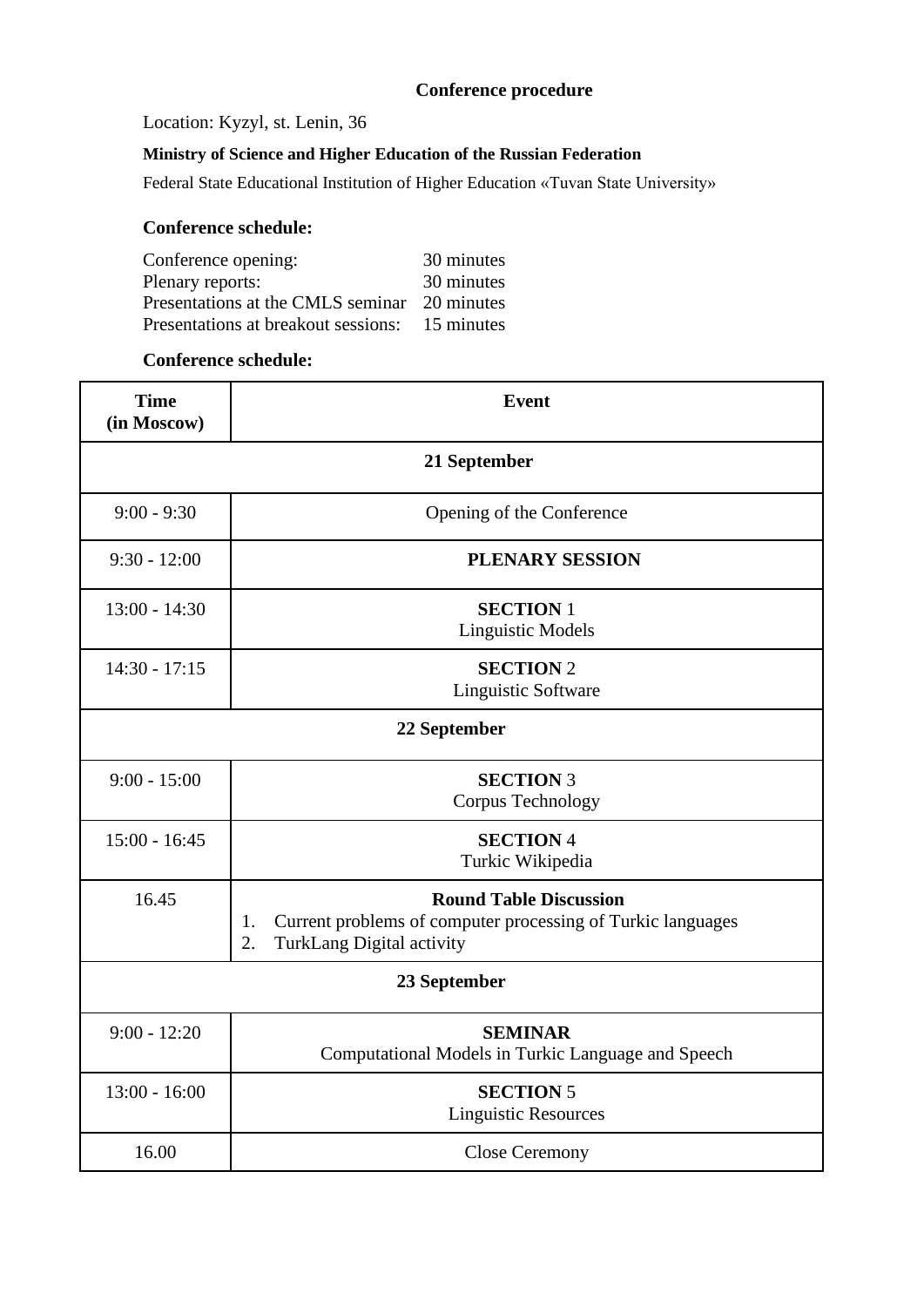# **Opening of the Conference**

#### **21 September 9 00 - 9 30**

# **PLENARY SESSION**

#### **21 September 9 30 - 12 00**

# **Chairmans: Suleymanov Djavdet Shevketovich Sharipbaev Altynbek Amirovich**

### **Eşref Adali**

| $9^{30} - 10^{00}$  | Sharipbaev<br><b>Altynbek</b><br>Amirovich                 | <b>Eurasian National University</b>                                                                 | Nursultan,<br>Kazakhstan                      | Metamathematical and ontological<br>models of Kazakh grammar                                                                            |
|---------------------|------------------------------------------------------------|-----------------------------------------------------------------------------------------------------|-----------------------------------------------|-----------------------------------------------------------------------------------------------------------------------------------------|
| $10^{00} - 10^{30}$ | <b>Suleymanov</b><br><b>Djavdet</b><br><b>Shevketovich</b> | <b>Institute of Applied Semiotics</b><br>of the Academy of Sciences of<br>the Republic of Tatarstan | Kazan.<br>Tatarstan,<br>Russian<br>Federation | Cognitive studies of the lexico-<br>grammatical potential of the Tatar<br>language to create new information<br>processing technologies |
| $10^{30} - 11^{00}$ | <b>Adali</b><br>Esref                                      | <b>Istanbul Technical University</b>                                                                | Istanbul, Turkey                              | Turkish in Terms of Informatics                                                                                                         |
| $11^{00} - 11^{30}$ | Dybo<br>Anna<br><b>Vladimirovna</b>                        | The institute of linguistics of<br>the Russian academy of<br>sciences                               | Moscow,<br>Russian<br>Federation              |                                                                                                                                         |
|                     |                                                            | <b>Tomsk State University</b>                                                                       | Tomsk, Russian<br>Federation                  | System "Lingvadoc": Experience                                                                                                          |
|                     | Normanskaya<br>Yulia<br><b>Viktorovna</b>                  | The institute of linguistics of<br>the Russian academy of<br>sciences                               | Moscow,<br>Russian                            | with Turkic materials                                                                                                                   |
|                     |                                                            | Institute of System<br>Programming of the Russian<br>Academy of Sciences                            | Federation                                    |                                                                                                                                         |
| $11^{30} - 12^{00}$ | <b>Tukeyev</b><br>Walisher<br>Anouarbekovich               | Al-Farabi Kazakh National<br>University                                                             | Almaty,<br>Kazakhstan                         | Computational models of the<br>morphology of Turkic languages<br>based on complete sets of endings                                      |
| $12^{00} - 13^{00}$ | <b>Break</b>                                               |                                                                                                     |                                               |                                                                                                                                         |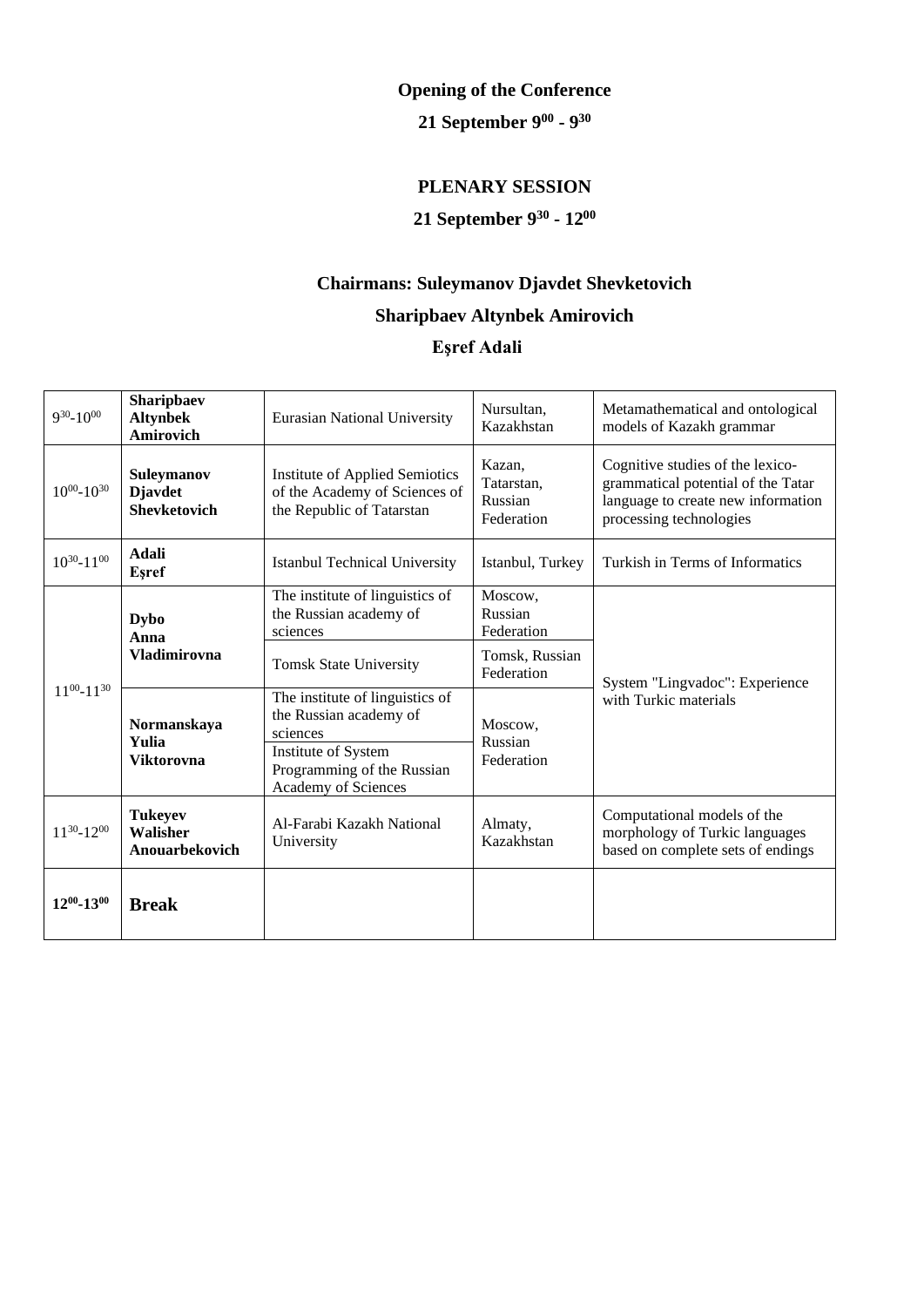# **Linguistic Models**

#### **21 September 13<sup>00</sup> - 14 30**

# **Chairmans**: **Salchak Aelita Yakovlevna,**

# **Husayinov Aydar Failovich**

| $13^{00} - 13^{15}$ | Nevskaya<br><b>Irina</b><br>Anatolievna                | Institute of Philology of<br>the Siberian Branch of the<br>Russian Academy of<br>Sciences<br>University of Frankfurt<br>am Main<br><b>Tomsk State University</b> | Novosibirsk, Russian<br>Federation<br>Frankfurt am Main,<br>Germany<br>Tomsk, Russian<br>Federation | Preliminary results of three-<br>dimensional documentation of the<br>runic inscriptions of the Altai<br>Republic |
|---------------------|--------------------------------------------------------|------------------------------------------------------------------------------------------------------------------------------------------------------------------|-----------------------------------------------------------------------------------------------------|------------------------------------------------------------------------------------------------------------------|
| $13^{15} - 13^{30}$ | <b>Targyn</b><br>Shonchalay<br>Khurepovna              | Tuvan State University                                                                                                                                           | Kyzyl, Republic of<br>Tuva, Russian<br>Federation                                                   | The use of computer programms in<br>the study of verb forms of different-<br>stuctured languages.                |
| 1330-1345           | <b>Tokmashev</b><br><b>Denis</b><br>Mikhailovich       | Tomsk Polytechnic<br>University                                                                                                                                  | Tomsk, Russian<br>Federation                                                                        | Research into the consonantism of<br>the Turkic languages of Siberia by<br>ultrasonic methods                    |
| $13^{45} - 14^{00}$ | Mammadzada<br><b>Sabina</b>                            | Institute of Information<br>Technology of ANAS                                                                                                                   | Baku, Azerbaijan                                                                                    | Application of models for<br>transliteration of Azerbaijani scripts<br>with the scripts of other languages       |
|                     | Meriç<br>Güven                                         | Uşak University                                                                                                                                                  | Ushak, Turkey                                                                                       |                                                                                                                  |
| $14^{00} - 14^{15}$ | <i>i</i> brahim<br><b>Atakan</b><br><b>Kubilay</b>     | Dokuz Eylül University                                                                                                                                           | Izmir, Turkey                                                                                       | The Study of "Oath, War & Loot"<br>Concepts in Seyitbek Epos Regarding<br>Collocation with CLM                   |
|                     | <b>Yasemin</b><br><b>Kubilay</b>                       | Uşak University                                                                                                                                                  | Ushak, Turkey                                                                                       |                                                                                                                  |
|                     | <b>Gubanov</b><br>Alexei<br>Rafaelovich                | Chuvash State University                                                                                                                                         | Cheboksary,<br>Chuvashia, Russian<br>Federation                                                     |                                                                                                                  |
|                     | Kozhemeyakova<br><b>Ekaterina</b><br><b>Arkadyevna</b> | Chuvash State University                                                                                                                                         | Cheboksary,<br>Chuvashia, Russian<br>Federation                                                     |                                                                                                                  |
| $14^{15} - 14^{30}$ | Obzhogin<br><b>Andrey</b><br>Alexandrovich             | Chuvash State University                                                                                                                                         | Cheboksary,<br>Chuvashia, Russian<br>Federation                                                     | Optionality in the cognitive and<br>discursive paradigm of different<br>structural languages                     |
|                     | Gubanova<br>Galina<br>Fedorovna                        | Chuvash State University                                                                                                                                         | Cheboksary,<br>Chuvashia, Russian<br>Federation                                                     |                                                                                                                  |
|                     | <b>Meshkova</b><br><b>Tatiana</b><br><b>Valerievna</b> | Chuvash State University                                                                                                                                         | Cheboksary,<br>Chuvashia, Russian<br>Federation                                                     |                                                                                                                  |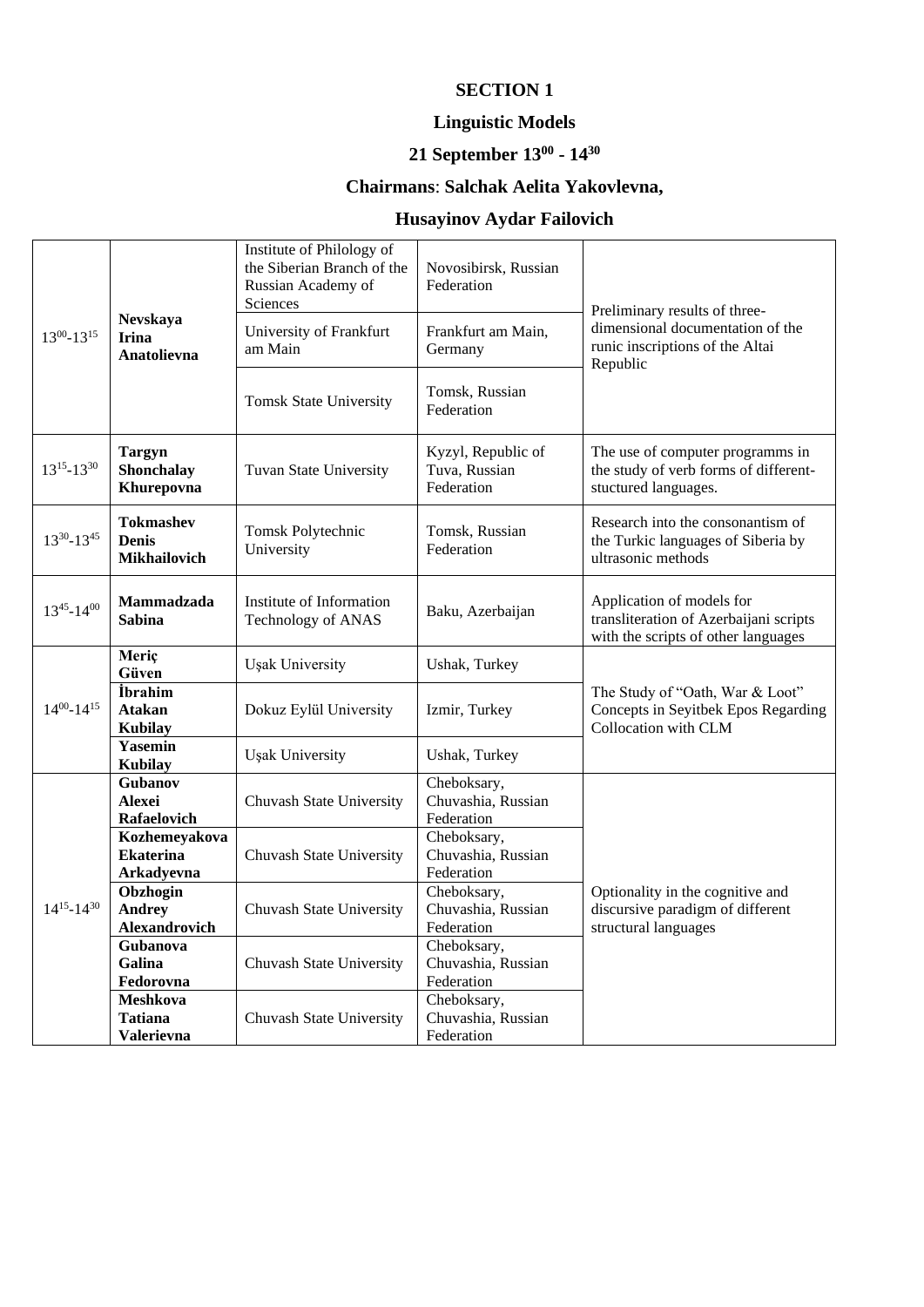# **Section 2**

# **Linguistic Software**

#### **21 September 14<sup>30</sup> - 17 15**

# **Chairmans: Abdurahmonova Nilufar,**

# **Mongush Choduraa Mikhailovna**

| $14^{30} - 14^{45}$                              | Husayinov<br>Aydar<br>Failovich                     | Institute of Applied<br>Semiotics of the<br>Academy of Sciences<br>of the Republic of<br>Tatarstan | Kazan,<br>Tatarstan,<br>Russian<br>Federation | Architecture of a crowdsourcing system for<br>collecting and processing training data for the Tatar<br>speech recognition system                  |
|--------------------------------------------------|-----------------------------------------------------|----------------------------------------------------------------------------------------------------|-----------------------------------------------|---------------------------------------------------------------------------------------------------------------------------------------------------|
| $14^{45} - 15^{00}$                              | <b>Shamayev</b><br><b>Ellay</b><br><b>Ivanovich</b> | Maitoni Company                                                                                    | Yakutsk,<br>Sakha,<br>Russian<br>Federation   | Morphological analysis and probabilistic models of<br>agglutinative languages                                                                     |
| $15^{00} - 15^{15}$                              | Oralbekova<br>Ingkar                                | <b>Eurasian National</b><br>University                                                             | Nursultan,<br>Kazakhstan                      |                                                                                                                                                   |
|                                                  | Yergesh<br><b>Banu</b>                              | Eurasian National<br>University                                                                    | Nursultan,<br>Kazakhstan                      | Aspect-oriented sentiment analysis of hotel reviews                                                                                               |
| $15^{15} - 15^{30}$                              | Husayinov<br>Aydar<br>Failovich                     | Institute of Applied<br>Semiotics of the<br>Academy of Sciences<br>of the Republic of<br>Tatarstan | Kazan,<br>Tatarstan,<br>Russian<br>Federation | Evaluation of the influence of the reverse translation<br>method on the quality of Russian-Turkic machine<br>translators                          |
| <b>Ayaulym</b><br>$15^{30} - 15^{45}$<br>Gulmira | Sairanbekova                                        | <b>Eurasian National</b><br>University                                                             | Nursultan,<br>Kazakhstan                      |                                                                                                                                                   |
|                                                  | <b>Bekmanova</b>                                    | Eurasian National<br>University                                                                    | Nursultan,<br>Kazakhstan                      | Detecting negative moods in social networks                                                                                                       |
|                                                  | Husayinov<br>Aydar<br>Failovich                     | Institute of Applied<br>Semiotics of the<br>Academy of Sciences<br>of the Republic of<br>Tatarstan | Kazan,<br>Tatarstan,<br>Russian<br>Federation |                                                                                                                                                   |
| $15^{45} - 16^{00}$                              | <b>Gatiatullin</b><br>Ayrat<br>Rafizovich           | Institute of Applied<br>Semiotics of the<br>Academy of Sciences<br>of the Republic of<br>Tatarstan | Kazan,<br>Tatarstan,<br>Russian<br>Federation | To develop a technology for preparing training data<br>for a neural network machine translation system<br>based on a model of the Turkic morpheme |
|                                                  | Prokopiev<br><b>Nikolai</b><br><b>Arkadievich</b>   | Institute of Applied<br>Semiotics of the<br>Academy of Sciences<br>of the Republic of<br>Tatarstan | Kazan,<br>Tatarstan,<br>Russian<br>Federation |                                                                                                                                                   |
|                                                  | <b>Sharipov</b><br><b>Maksud</b>                    | <b>Urgench State</b><br>University                                                                 | Urganch,<br>Uzbekistan                        |                                                                                                                                                   |
| $16^{00} - 16^{15}$                              | <b>Salaev</b><br><b>Ulugbek</b>                     | <b>Urgench State</b><br>University                                                                 | Urganch,<br>Uzbekistan                        | Uzbek affix finite state machine for stemming                                                                                                     |
|                                                  | Yuldashov<br>Ollabergan                             | <b>Urgench State</b><br>University                                                                 | Urganch,<br>Uzbekistan                        |                                                                                                                                                   |
|                                                  | Sobirov<br><b>Jasur</b>                             | <b>Urgench State</b><br>University                                                                 | Urganch,<br>Uzbekistan                        |                                                                                                                                                   |
| $16^{15} - 16^{30}$                              | Janabekova<br>Ayman<br>Abdildaevna                  | A. Baitursynov<br>Institute of Linguistics                                                         | Almaty,<br>Kazakhstan                         | Comparative analysis of Latin keyboards                                                                                                           |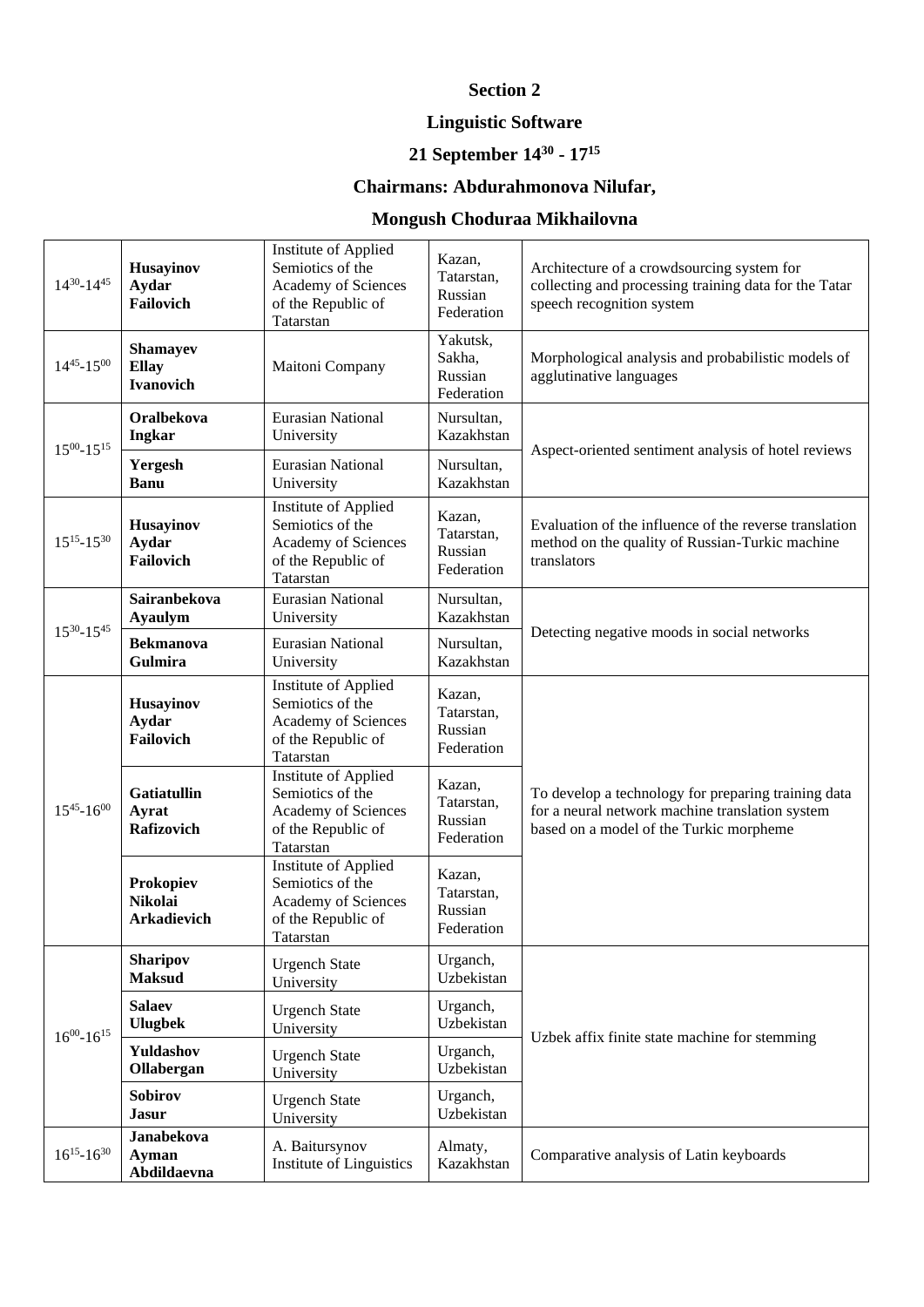|                     | <b>Tokmyrzaev</b><br>Darkhan<br>Ontalapul  | A. Baitursynov<br>Institute of Linguistics                                                         | Almaty,<br>Kazakhstan                                   |                                                                                                 |
|---------------------|--------------------------------------------|----------------------------------------------------------------------------------------------------|---------------------------------------------------------|-------------------------------------------------------------------------------------------------|
|                     | Pirmanova<br>Kunsulu<br>Kambarbekkizy      | A. Baitursynov<br>Institute of Linguistics                                                         | Almaty,<br>Kazakhstan                                   |                                                                                                 |
|                     | Tlegenova<br>Goulden<br>Bakytkazakkuzy     | A. Baitursynov<br>Institute of Linguistics                                                         | Almaty,<br>Kazakhstan                                   |                                                                                                 |
| $16^{30} - 16^{45}$ | Khomushku<br>Omak<br>Orlanovich            | <b>Tuvan State University</b>                                                                      | Kyzyl,<br>Republic of<br>Tuva,<br>Russian<br>Federation | Mobile application "Simulator in the Tuvan                                                      |
|                     | <b>Mongush</b><br>Choduraa<br>Mikhailovna  | Tuvan State University                                                                             | Kyzyl,<br>Republic of<br>Tuva,<br>Russian<br>Federation | language"                                                                                       |
| $16^{45} - 17^{00}$ | Oorzhak<br>Choigana<br>Kamayevna           | Tuvan State University                                                                             | Kyzyl,<br>Republic of<br>Tuva,<br>Russian<br>Federation | Using a mobile application when learning your<br>native language                                |
| $17^{00} - 17^{15}$ | Prokopyev<br>Nikolai<br><b>Arkadievich</b> | Institute of Applied<br>Semiotics of the<br>Academy of Sciences<br>of the Republic of<br>Tatarstan | Kazan,<br>Tatarstan,<br>Russian<br>Federation           | Multilingual spelling corrector based on the<br>morphological analyzer of the Turkic languages. |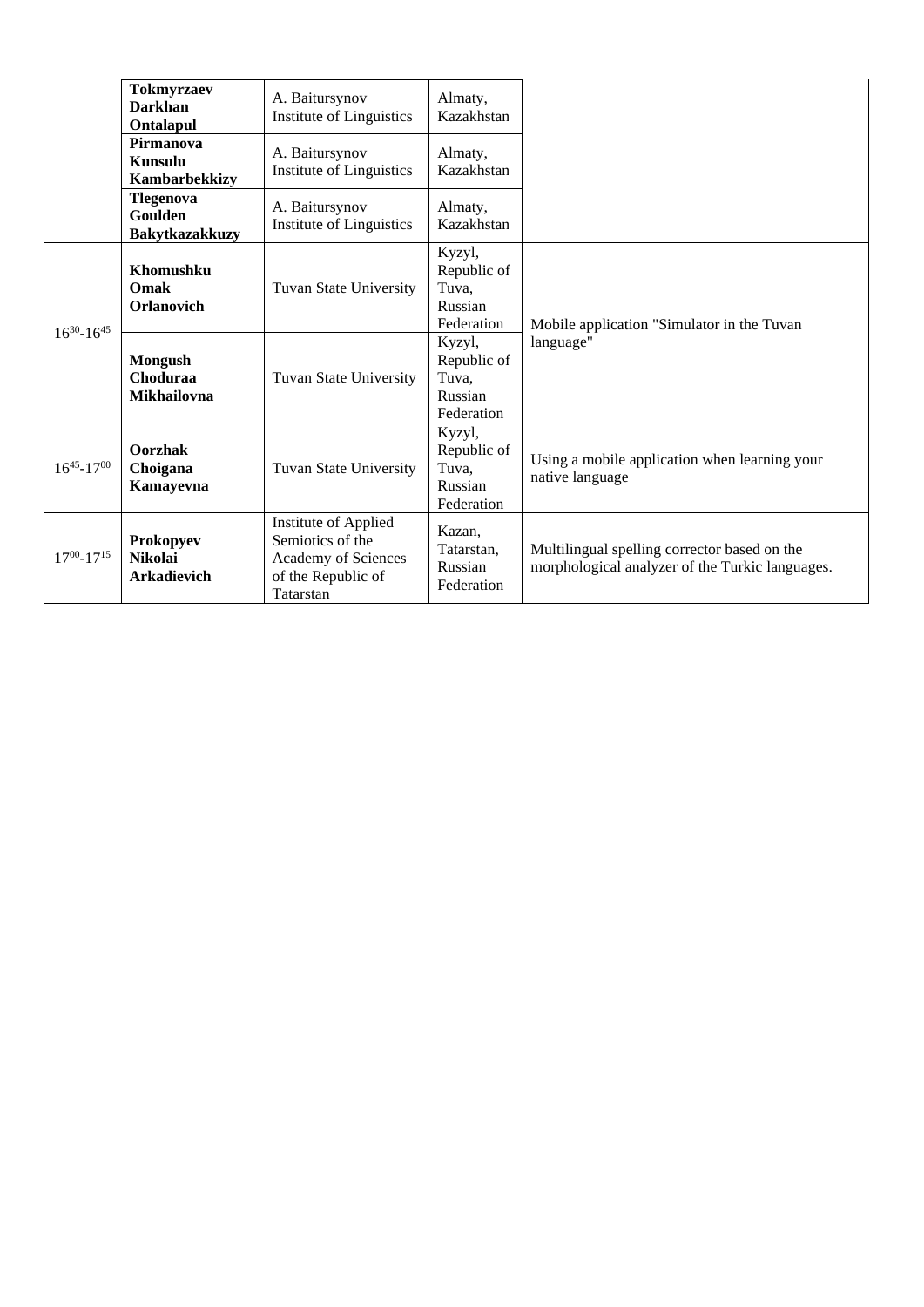# **Corpus Technology**

#### **22 September 9 00 - 15 00**

# **Chairmans: Hertek Arjaana Borisovna,**

### **Rakhimova Diana Ramazanovna**

| $9^{00} - 9^{15}$   | <b>Salchak</b><br>Aelita<br>Yakovlevna<br>Ondar<br><b>Valentina</b><br>Suvanovna | <b>Tuvan State</b><br>University<br><b>Tuvan State</b><br>University                                  | Kyzyl, Republic<br>of Tuva,<br>Russian<br>Federation<br>Kyzyl, Republic<br>of Tuva,<br>Russian<br>Federation | Russian-Tuvan parallel texts as a basis<br>for the creation of a parallel sub-corpus<br>of the Electronic Corps of the Tuvan<br>Language and a basis for scientific<br>research |
|---------------------|----------------------------------------------------------------------------------|-------------------------------------------------------------------------------------------------------|--------------------------------------------------------------------------------------------------------------|---------------------------------------------------------------------------------------------------------------------------------------------------------------------------------|
| 915_930             | <b>Hakimov</b><br><b>Bulat</b><br><b>Ernstovich</b>                              | Institute of Applied<br>Semiotics of the<br>Academy of<br>Sciences of the<br>Republic of<br>Tatarstan | Kazan,<br>Tatarstan,<br>Russian<br>Federation                                                                | Markup and editing of the Russian-<br>Tatar parallel test case                                                                                                                  |
| 930_945             | Abdurakhmonova<br><b>Nilufar</b><br>Zaynobiddin kizi                             | Mirzo Ulugbek<br>National University<br>Of Uzbekistan                                                 | Tashkent,<br>Uzbekistan                                                                                      | Conceptualization creating<br>contemporary electronic learner<br>dictionaries via Uzbek corpus platform:<br>uzbekcorpus.uz                                                      |
| $9^{45} - 10^{00}$  | <b>Hertek</b><br>Arjaana<br><b>Borisovna</b>                                     | <b>Tuvan State</b><br>University                                                                      | Kyzyl, Republic<br>of Tuva,<br>Russian<br>Federation                                                         | Creation of a database of texts written<br>in Latin graphics for the Electronic<br>Tuvan Language Corps                                                                         |
| $10^{00} - 10^{15}$ | Mohammedshin<br>Damir<br>Rafkatovich                                             | Institute of Applied<br>Semiotics of the<br>Academy of<br>Sciences of the<br>Republic of<br>Tatarstan | Kazan,<br>Tatarstan,<br>Russian<br>Federation                                                                | Modern tools for working with the<br>body of the Tatar language "Tugan<br>Tel". Module of resolution of<br>morphological ambiguity                                              |
| $10^{15} - 10^{30}$ | Guli<br>Ibrahimovna<br><b>Toyrova</b>                                            | <b>Bukhari State</b><br>University                                                                    | Bukhara,<br>Uzbekistan                                                                                       | Creation of a national corps of Uzbek -<br>a requirement of a new era                                                                                                           |
| $10^{30} - 10^{45}$ | <b>Sarbasheva</b><br><b>Surna</b><br><b>Borisovna</b>                            | Gorno-Altai State<br>University                                                                       | Gorno-Altai,<br>Altai, Russian<br>Federation                                                                 | Electronic corpus of Altai Language                                                                                                                                             |
| $10^{45} - 11^{00}$ | <b>Hertek</b><br>Arjaana<br><b>Borisovna</b>                                     | <b>Tuvan State</b><br>University                                                                      | Kyzyl, Republic<br>of Tuva,<br>Russian<br>Federation                                                         | Establishment of a database for                                                                                                                                                 |
|                     | <b>Saaya</b><br>Chyzhyrgana                                                      | <b>Tuvan State</b><br>University                                                                      | Kyzyl, Republic<br>of Tuva,<br>Russian<br>Federation                                                         | periodic literature                                                                                                                                                             |
|                     | <b>Hakimov</b><br><b>Bulat</b><br><b>Ernstovich</b>                              | Institute of Applied<br>Semiotics of the<br>Academy of<br>Sciences of the<br>Republic of<br>Tatarstan | Kazan,<br>Tatarstan,<br>Russian<br>Federation                                                                | Problem of equivalence of parallel                                                                                                                                              |
| $11^{00} - 11^{15}$ | Shayekhov<br><b>Marat</b><br>Rashidovich                                         | Institute of Applied<br>Semiotics of the<br>Academy of<br>Sciences of the<br>Republic of<br>Tatarstan | Kazan,<br>Tatarstan,<br>Russian<br>Federation                                                                | sentences in test body for Russian-<br>Tatar machine translator                                                                                                                 |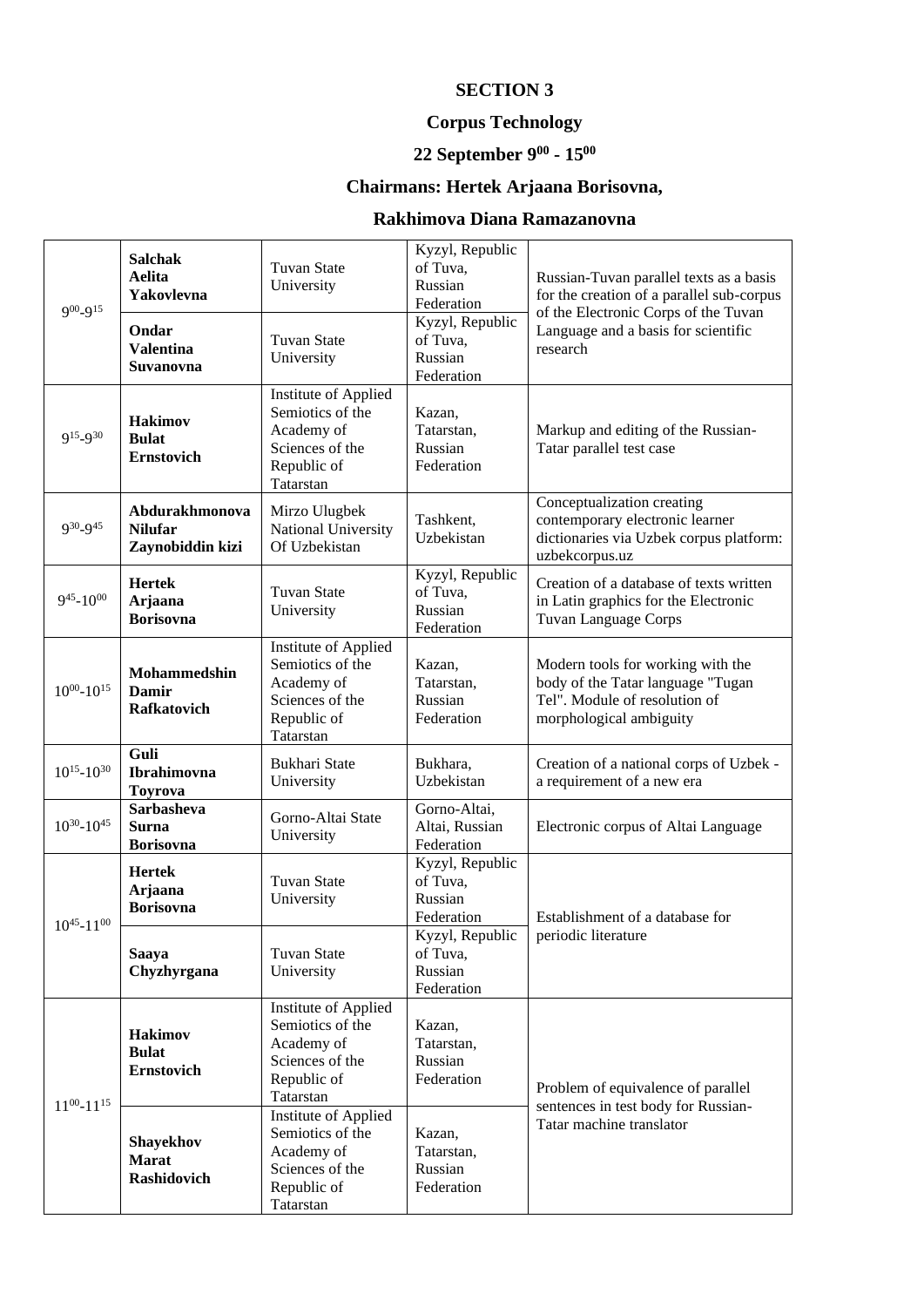| $11^{15} - 11^{30}$ | Abzhalova<br><b>Manzura</b><br>Abdurashetovna          | Alisher Navoi<br><b>Tashkent State</b><br>University of Uzbek<br>Language and<br>Literature                                 | Tashkent,<br>Uzbekistan                              | Synonymizer in the educational corpus<br>of the uzbek language                                                        |
|---------------------|--------------------------------------------------------|-----------------------------------------------------------------------------------------------------------------------------|------------------------------------------------------|-----------------------------------------------------------------------------------------------------------------------|
| $11^{30} - 11^{45}$ | Kindikova<br><b>Albina</b><br><b>Viktorovna</b>        | Gorno-Altai State<br>University                                                                                             | Gorno-Altai,<br>Altai, Russian<br>Federation         | Development of Altai literature for the<br>electronic corpus                                                          |
| $11^{45} - 12^{00}$ | <b>Badarch</b><br><b>Bayarsayhan</b>                   | Tuva Institute for<br>Humanitarian<br>Studies under the<br>Government of the<br>Republic of Tuva                            | Kyzyl, Republic<br>of Tuva,<br>Russian<br>Federation | Materials of the Mongolian-Tuvan sub-<br>corpus of the Electronic Tuvan<br>Language Corps                             |
| $12^{00} - 13^{00}$ | <b>Break</b>                                           |                                                                                                                             |                                                      |                                                                                                                       |
| $13^{00} - 13^{15}$ | Mohammedshin<br>Damir<br><b>Rafkatovich</b>            | Institute of Applied<br>Semiotics of the<br>Academy of<br>Sciences of the<br>Republic of<br>Tatarstan                       | Kazan,<br>Tatarstan,<br>Russian<br>Federation        | Corpus Manager System:<br>implementation of search function and<br>frequency lists                                    |
| $13^{15} - 13^{30}$ | <b>Bayr-ool</b><br><b>Aziyana</b><br><b>Vitalievna</b> | Institute of<br>Philology of the<br>Siberian Branch of<br>the Russian<br>Academy of<br>Sciences                             | Novosibirsk,<br>Russian<br>Federation                | Electronic TodzhanTuvan Song Corps                                                                                    |
| $13^{30} - 13^{45}$ | Ondar<br>Mengi<br>Vasilyevna                           | Center for the<br>development of<br>traditional Tuvan<br>culture and crafts                                                 | Kyzyl, Republic<br>of Tuva,<br>Russian<br>Federation | Electronic Tuvan Language Corps<br>Folklore                                                                           |
|                     | <b>Sirazitsdinov</b><br><b>Zinnur</b><br>Amirovich     | Institute of Socio-<br>Economic Research<br>of the Ufa Scientific<br>Center of the<br>Russian Academy<br>of Sciences        | Ufa,<br>Bashkortostan,<br>Russian<br>Federation      |                                                                                                                       |
| $13^{45} - 14^{00}$ | <b>Buscunbayeva</b><br>Lilia<br><b>Aisovna</b>         | Institute of Socio-<br><b>Economic Research</b><br>of the Ufa Scientific<br>Center of the<br>Russian Academy<br>of Sciences | Ufa,<br>Bashkortostan,<br>Russian<br>Federation      | The Corps of Bashkir Folklore<br>(structure and content)                                                              |
|                     | <b>Ishmukhametova</b><br>Anita<br>Shaukatovna          | Institute of Socio-<br><b>Economic Research</b><br>of the Ufa Scientific<br>Center of the<br>Russian Academy<br>of Sciences | Ufa,<br>Bashkortostan,<br>Russian<br>Federation      |                                                                                                                       |
|                     | Shamstouddinova<br>Gulgina<br>Gaznavievna              | Institute of Socio-<br><b>Economic Research</b><br>of the Ufa Scientific<br>Center of the<br>Russian Academy<br>of Sciences | Ufa,<br>Bashkortostan,<br>Russian<br>Federation      |                                                                                                                       |
| $14^{00} - 14^{15}$ | Kizlasova<br>Inga<br>Ludovikovna                       | Katanov Khakass<br><b>State University</b>                                                                                  | Abakan,<br>Khakasia,<br>Russian<br>Federation        | Kausative forms of the Khakas<br>language according to the data of the<br>electronic corpus of the Khakas<br>language |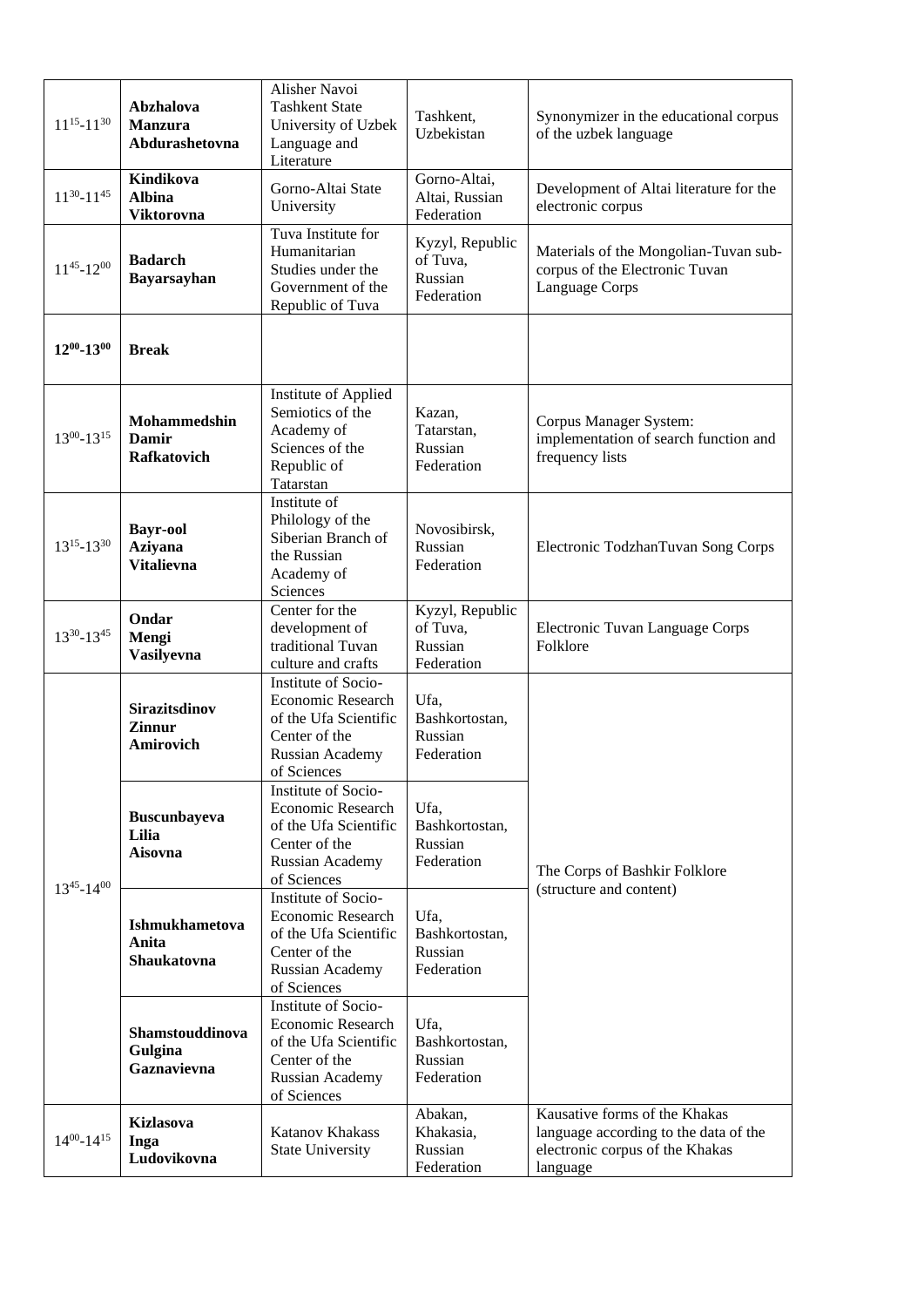| $14^{15} - 14^{30}$ | Gafarova<br><b>Vilyuza</b><br>Robertovna  | Institute of Applied<br>Semiotics of the<br>Academy of<br>Sciences of the<br>Republic of<br>Tatarstan | Kazan,<br>Tatarstan,<br>Russian<br>Federation | Involuntary verbs of the Tatar language<br>from a historical perspective (on the<br>material of the corpus of the Tatar<br>language)              |
|---------------------|-------------------------------------------|-------------------------------------------------------------------------------------------------------|-----------------------------------------------|---------------------------------------------------------------------------------------------------------------------------------------------------|
|                     | <b>Mirzakhalov</b>                        | University of South                                                                                   | South Florida,                                |                                                                                                                                                   |
|                     | <b>Jamshidbek</b>                         | Florida                                                                                               | <b>United States</b>                          |                                                                                                                                                   |
|                     | <b>Duygu</b>                              | New York                                                                                              | New York,                                     |                                                                                                                                                   |
|                     | <b>Ataman</b>                             | University                                                                                            | <b>United States</b>                          |                                                                                                                                                   |
|                     | <b>Anoop</b>                              | University of South                                                                                   | South Florida,                                |                                                                                                                                                   |
|                     | <b>Babu</b>                               | Florida                                                                                               | <b>United State</b>                           |                                                                                                                                                   |
|                     | <b>Kunafin</b><br>Aigiz                   | Turkic Interlingua                                                                                    | Russia                                        |                                                                                                                                                   |
|                     | Ahsan<br>Wahab                            | Turkic Interlingua                                                                                    | <b>United States</b>                          |                                                                                                                                                   |
|                     | <b>Kariev</b>                             | University of South                                                                                   | South Florida,                                |                                                                                                                                                   |
|                     | <b>Sherzod</b>                            | Florida                                                                                               | <b>United States</b>                          |                                                                                                                                                   |
|                     | <b>Francis</b>                            | University of                                                                                         | Indiana, United                               |                                                                                                                                                   |
|                     | <b>Tyers</b>                              | Indiana                                                                                               | <b>States</b>                                 |                                                                                                                                                   |
|                     | Moydinboyev                               | University of South                                                                                   | South Florida,                                |                                                                                                                                                   |
|                     | <b>Behzod</b>                             | Florida                                                                                               | <b>United States</b>                          |                                                                                                                                                   |
| $14^{30} - 14^{45}$ | <b>Abduraufov</b>                         | University of South                                                                                   | South Florida,                                |                                                                                                                                                   |
|                     | <b>Otabek</b>                             | Florida                                                                                               | <b>United States</b>                          |                                                                                                                                                   |
|                     | <b>Ivanova</b>                            | University of                                                                                         | Helsinki,                                     |                                                                                                                                                   |
|                     | Sardana                                   | Helsinki                                                                                              | Finland                                       |                                                                                                                                                   |
|                     | <b>Mammad</b><br>Hajili                   | <b>EPFL</b>                                                                                           | Switzerland                                   | Turkic Interlingua: A Corpus for<br>Improving the Applicability of<br>Machine Translation Technology in                                           |
|                     | Pulatova<br><b>Shaxnoza</b>               | Namangan State<br>University                                                                          | Namangan,<br>Uzbekistan                       | <b>Turkic Languages</b>                                                                                                                           |
|                     | <b>Uzokova</b><br>Mohiyaxon               | <b>Tashkent State</b><br>University of Uzbek<br>Language and<br>Literature                            | Tashkent,<br>Uzbekistan                       |                                                                                                                                                   |
|                     | <b>Antonio</b>                            | University of South                                                                                   | South Florida,                                |                                                                                                                                                   |
|                     | Laverghetta Jr                            | Florida                                                                                               | <b>United States</b>                          |                                                                                                                                                   |
|                     | Esra                                      | University of                                                                                         | Indiana, United                               |                                                                                                                                                   |
|                     | Onal                                      | Indiana                                                                                               | <b>States</b>                                 |                                                                                                                                                   |
|                     | Khaytbaev                                 | University of South                                                                                   | South Florida,                                |                                                                                                                                                   |
|                     | Abror                                     | Florida                                                                                               | <b>United States</b>                          |                                                                                                                                                   |
|                     | <b>Kreutzer</b><br>Julia                  | Google Research                                                                                       | Canada                                        |                                                                                                                                                   |
|                     | Orhan<br>Firat                            | Google Research                                                                                       | <b>United States</b>                          |                                                                                                                                                   |
|                     | Licato<br>John                            | University of South<br>Florida                                                                        | South Florida,<br><b>United States</b>        |                                                                                                                                                   |
|                     | <b>Sriram</b>                             | University of South                                                                                   | South Florida,                                |                                                                                                                                                   |
|                     | Chellappan                                | Florida                                                                                               | <b>United States</b>                          |                                                                                                                                                   |
| $14^{45} - 15^{00}$ | Lemskaya<br><b>Valeria</b><br>Mikhailovna | <b>Tomsk State</b><br>Pedagogical<br>University                                                       | Tomsk, Russian<br>Federation                  | Problems of intergenerational<br>morphological variation in markings in<br>the corpus of a minority language (as in<br>the case of Chulim-Turkic) |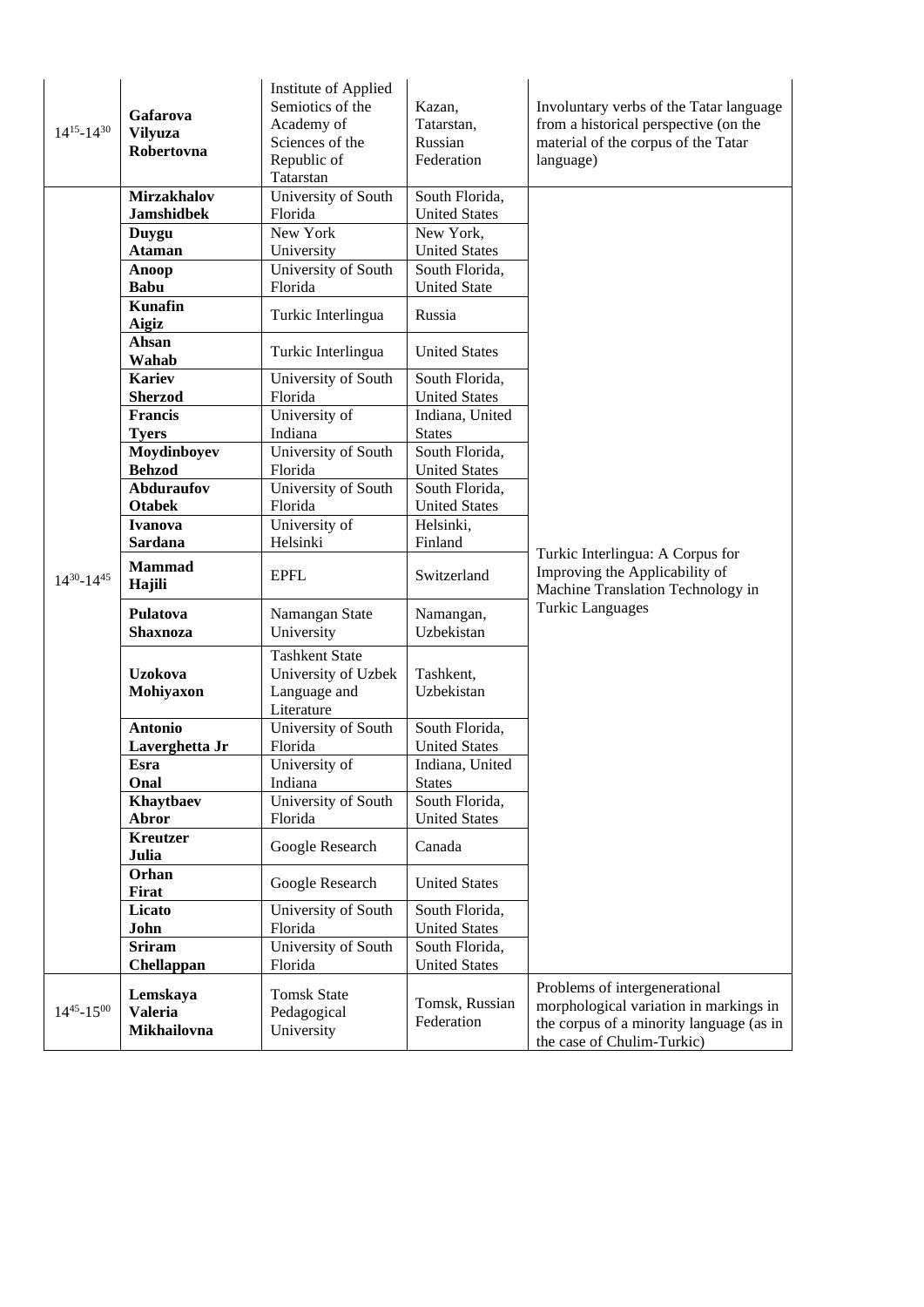# **Turkic Wikipedia**

#### **22 September 15<sup>00</sup> - 16 45**

# **Chairmans: Ondar Valentina Suvanovna,**

# **Sirazitsdinov Zinnur Amirovich**

| $15^{00} - 15^{15}$ | Nikolai Pavlov-<br>Halan                            | Wiki community of<br>Sakha                                            | Yakutsk, Sakha,<br>Russian<br>Federation        | Media and Volunteer Wiki: Experience with<br><b>YSIA</b>                                                                                                         |
|---------------------|-----------------------------------------------------|-----------------------------------------------------------------------|-------------------------------------------------|------------------------------------------------------------------------------------------------------------------------------------------------------------------|
| $15^{15} - 15^{30}$ | <b>Gataullin</b><br><b>Rustam</b><br>Shakirianovich | Wikimedia<br>International<br>Volunteer<br>Movement                   | Ufa.<br>Bashkortostan,<br>Russian<br>Federation | Bashkir Wikipedia and Bashkir Volunteer<br>Wikimedia Society                                                                                                     |
| $15^{30} - 15^{45}$ | <b>Sahabiev</b><br>Habil                            | Head of the project<br>"Vikischool Salet"                             | Kazan,<br>Tatarstan,<br>Russian<br>Federation   | Technologies for the involvement of<br>schoolchildren and young people in the<br>Wikimedia movement: case of the community<br>«Сэлэт»                            |
| $15^{45} - 16^{00}$ | Shayakhmetova<br><b>Aygul</b><br><b>Rustamovna</b>  | Wikimedia<br>International<br>Volunteer<br>Movement                   | Ufa,<br>Bashkortostan,<br>Russian<br>Federation | Use of Wikipedia in national languages as a<br>dataset ("raw material") for teaching neural<br>networks                                                          |
| $16^{00} - 16^{15}$ | <b>Kuzhuget Ali</b><br><b>Alexandrovich</b>         | Wikimedia<br>International<br>Volunteer<br>Movement                   | Moscow,<br>Russian<br>Federation                | Diversity of knowledge (articles) and<br>contribution of Wikipedians to Tyva Wikipedia<br>during the coronavirus pandemic                                        |
| $16^{15} - 16^{30}$ | <b>Hildur</b><br><b>Gabidullin</b>                  | Wikimedia<br>International<br>Volunteer<br>Movement                   | Kazan,<br>Tatarstan,<br>Russian<br>Federation   | The core of digital knowledge in Tatar.<br>Achievements of the volunteers of the language<br>section of Wikipedia over the past year and<br>plans for the future |
| $16^{30} - 16^{45}$ | <b>Fatcullin</b><br>Farhad<br><b>Nailevich</b>      | Wikimedia<br>International<br>Volunteer<br>Movement                   | Kazan,<br>Tatarstan,<br>Russian<br>Federation   | Role of Wiki-technology for the preservation<br>and development of Tatar and other Turkic<br>languages                                                           |
| $16^{45}$           | <b>Round Table</b><br><b>Discussion</b>             | <b>Moderator:</b><br><b>Gatiatullin</b><br>Airat<br><b>Rafizovich</b> |                                                 | 1. Current problems of computer processing of<br>Turkic languages<br>2. TurkLang Digital activity                                                                |
|                     |                                                     |                                                                       |                                                 |                                                                                                                                                                  |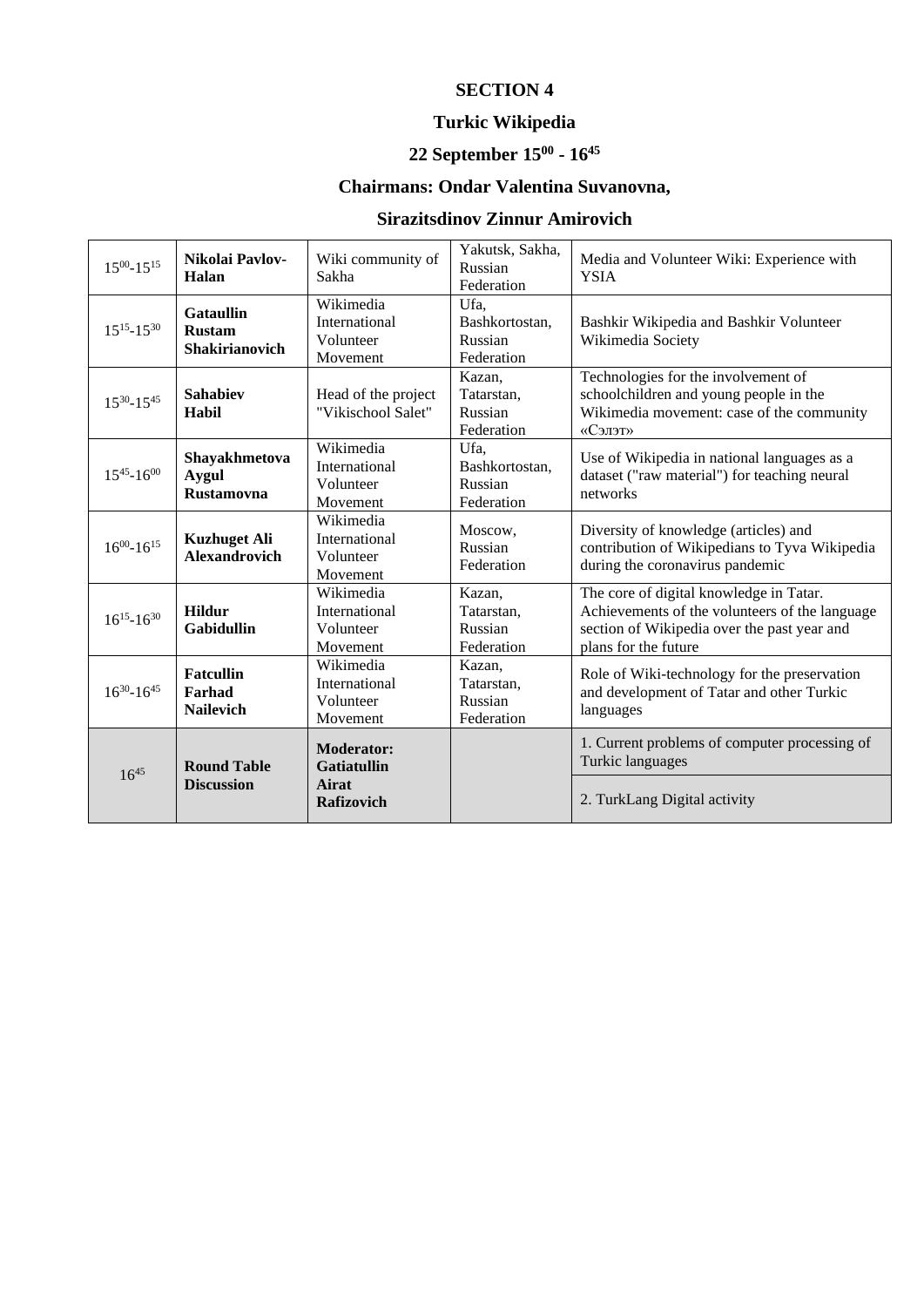#### **SEMINAR**

### **«COMPUTATIONAL MODELS IN TURKIC LANGUAGE AND SPEECH»**

#### **23 September 9 00 - 12 20**

### **Chairmans: Hakimov Bulat Ernstovich,**

### **Chumakaev Alexey Eduardovich**

| $9^{00} - 9^{20}$   | Galileva<br><b>Alfia</b><br>Makarimovna              | Kazan Federal University                                                                        | Kazan,<br>Tatarstan,<br>Russian<br>Federation | Word Length in Tatar: Testing the<br>Menzerath-Altmann Law                                     |
|---------------------|------------------------------------------------------|-------------------------------------------------------------------------------------------------|-----------------------------------------------|------------------------------------------------------------------------------------------------|
| $9^{20} - 9^{40}$   | Darzhinova<br>Liubov                                 | Education University of<br>Hong Kong                                                            | Hong Kong                                     | A Descriptive Review of State-of-the-Art<br>Research on Attachment Preference in L2<br>Parsing |
| $9^{40} - 10^{00}$  | <b>Tukeyev</b><br>Walisher<br>Anouarbekovich         | Al-Farabi Kazakh National<br>University                                                         | Almaty,<br>Kazakhstan                         | Morphology Model and Stemming of<br>Turkish Words on Complete Set of                           |
|                     | Qamet<br>Aitan                                       | Al-Farabi Kazakh National<br>University                                                         | Almaty,<br>Kazakhstan                         | <b>Inflectional Endings</b>                                                                    |
| $10^{00} - 10^{20}$ | Kasieva<br>Aida                                      | Kyrgyz-Turkish University<br>"Manas"                                                            | Bishkek,<br>Kyrgyzstan                        | The creation of the Kyrgyz corpus                                                              |
|                     | <b>Gatiatullin</b><br>Ayrat<br>Rafizovich            | Institute of Applied<br>Semiotics of the Academy<br>of Sciences of the<br>Republic of Tatarstan | Kazan,<br>Tatarstan,<br>Russian<br>Federation |                                                                                                |
| $10^{20} - 10^{40}$ | Prokopiev<br><b>Nikolai</b><br>Arkadievich           | Institute of Applied<br>Semiotics of the Academy<br>of Sciences of the<br>Republic of Tatarstan | Kazan,<br>Tatarstan,<br>Russian<br>Federation | Internet portal "Turkic morpheme" for the<br>creation of multifunctional computer funds        |
|                     | Suleymanov<br><b>D</b> javdet<br>Shevketovich        | Institute of Applied<br>Semiotics of the Academy<br>of Sciences of the<br>Republic of Tatarstan | Kazan,<br>Tatarstan,<br>Russian<br>Federation | of closely related languages                                                                   |
|                     | Abdurakhmonova<br><b>Nilufar</b><br>Zaynobiddin kizi | Mirzo Ulugbek National<br>University Of Uzbekistan                                              | Tashkent,<br>Uzbekistan                       |                                                                                                |
|                     | Abdildaeva<br>Asel<br>Asylbekovna                    | Institute of Information<br>and Computing<br>Technologies                                       | Almaty,<br>Kazakhstan                         |                                                                                                |
| $10^{40} - 11^{00}$ | Karabaeva<br>Sonunbubu<br>Zhenishbekovna             | N.Isanov Kyrgyz State<br>University of<br>Construction, Transport<br>and Architecture           | Bishkek,<br>Kyrgyzstan                        | Project: independent computer<br>presentation of kazakh language                               |
|                     | <b>Pankov</b><br><b>Pavel</b><br>Sergeyevich         | Institute of Mathematics of<br>the National Academy of<br>Sciences of Kyrgyzstan                | Bishkek,<br>Kyrgyzstan                        |                                                                                                |
|                     | <b>Hamroeva</b><br><b>Shahlo</b><br>Mirjonovna       | Alisher Navoi Tashkent<br>State University of Uzbek<br>Language and Literature                  | Tashkent,<br>Uzbekistan                       |                                                                                                |
| $11^{00} - 11^{20}$ | <b>Mengliev</b><br><b>Bakhtier</b><br>Rajabovich     | Alisher Navoi Tashkent<br>State University of Uzbek<br>Language and Literature                  | Tashkent,<br>Uzbekistan                       | Learning corpus of uzbek language:<br>structure, content, opportunities                        |
|                     | Elova<br><b>Dilrabo</b>                              | Alisher Navoi Tashkent<br>State University of Uzbek<br>Language and Literature                  | Tashkent,<br>Uzbekistan                       |                                                                                                |
|                     | Gabdullina<br><b>Nargiza</b>                         | Al-Farabi Kazakh National<br>University                                                         | Almaty,<br>Kazakhstan                         | Computational Model of Morphology and<br>Stemming of Uzbek Words on Complete                   |
| $11^{20} - 11^{40}$ | Karipbayeva<br><b>Nazerke</b>                        | Al-Farabi Kazakh National<br>University                                                         | Almaty,<br>Kazakhstan                         | Set of Inflectional Endings                                                                    |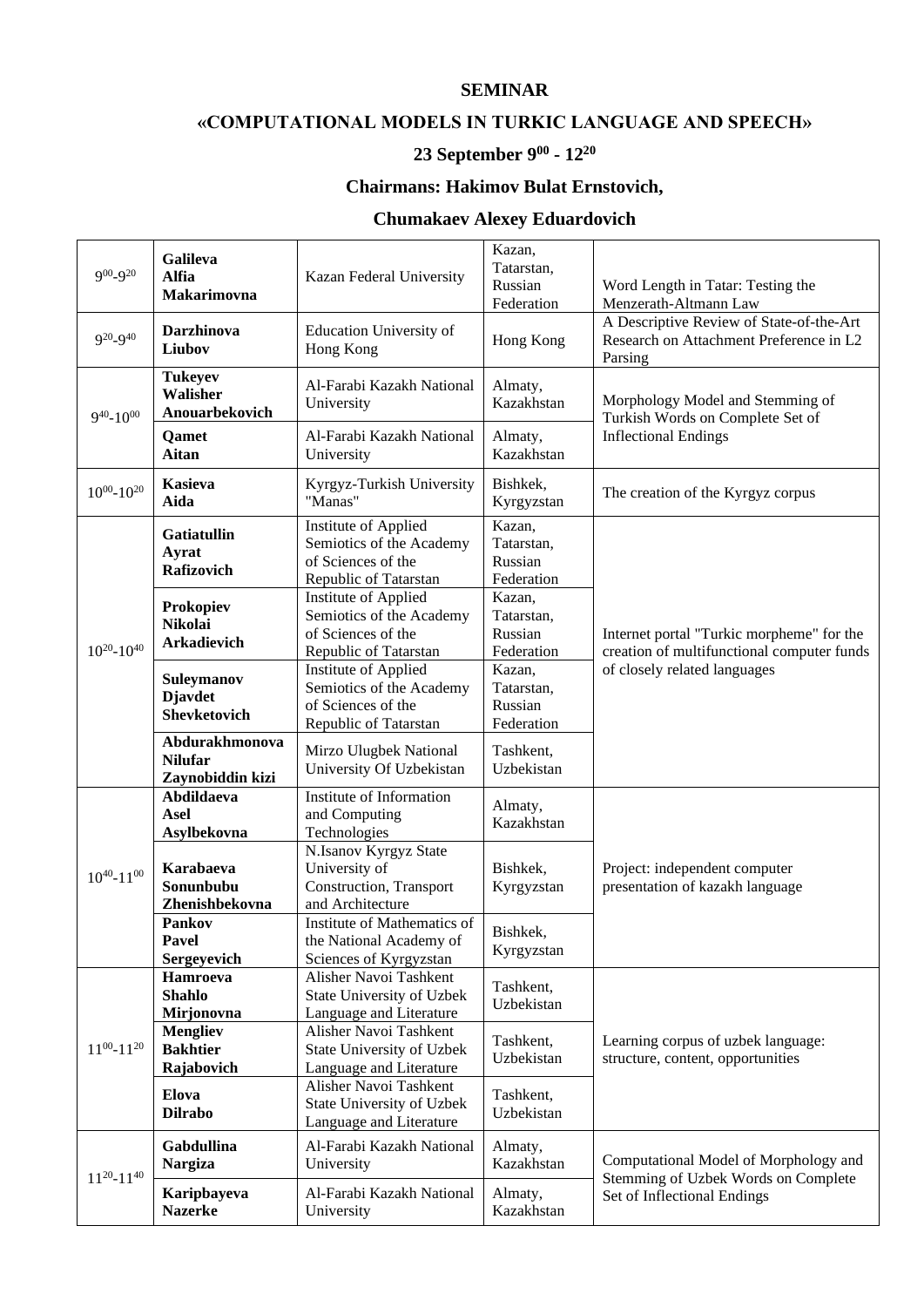|                     | <b>Tukeyev</b><br>Walisher<br>Anouarbekovich            | Al-Farabi Kazakh National<br>University                                                                | Almaty,<br>Kazakhstan    |                                                       |
|---------------------|---------------------------------------------------------|--------------------------------------------------------------------------------------------------------|--------------------------|-------------------------------------------------------|
|                     | Abdurakhmonova<br><b>Nilufar</b><br>Zaynobiddin kizi    | Mirzo Ulugbek National<br>University Of Uzbekistan                                                     | Tashkent,<br>Uzbekistan  |                                                       |
|                     | <b>Karshiev</b><br>Abduwali<br><b>Berkinovich</b>       | Muhammad Al-Khorezmi<br>Samarkand branch of<br>Tashkent University of<br>Informatics and<br>Technology | Samarkand,<br>Uzbekistan |                                                       |
| $11^{40} - 12^{00}$ | <b>Tursunov</b><br><b>Mukhammadsolih</b><br>Sa'din ugli | Muhammad Al-Khorezmi<br>Samarkand branch of<br>Tashkent University of<br>Informatics and<br>Technology | Samarkand,<br>Uzbekistan | Uzbekcorpora.uz: uzbek language corpus<br>software    |
|                     | Холмухамедов<br>Holmukhamedov<br><b>Bakhtier</b>        | Samarkand State<br>University                                                                          | Samarkand.<br>Uzbekistan |                                                       |
| $12^{00} - 12^{20}$ | <b>Tursunov</b><br><b>Mukhammadsolih</b><br>Sa'din ugli | Muhammad Al-Khorezmi<br>Samarkand branch of<br>Tashkent University of<br>Informatics and<br>Technology | Samarkand,<br>Uzbekistan | Development of software for a text corpus<br>in Uzbek |
| $12^{20} - 13^{00}$ | <b>Break</b>                                            |                                                                                                        |                          |                                                       |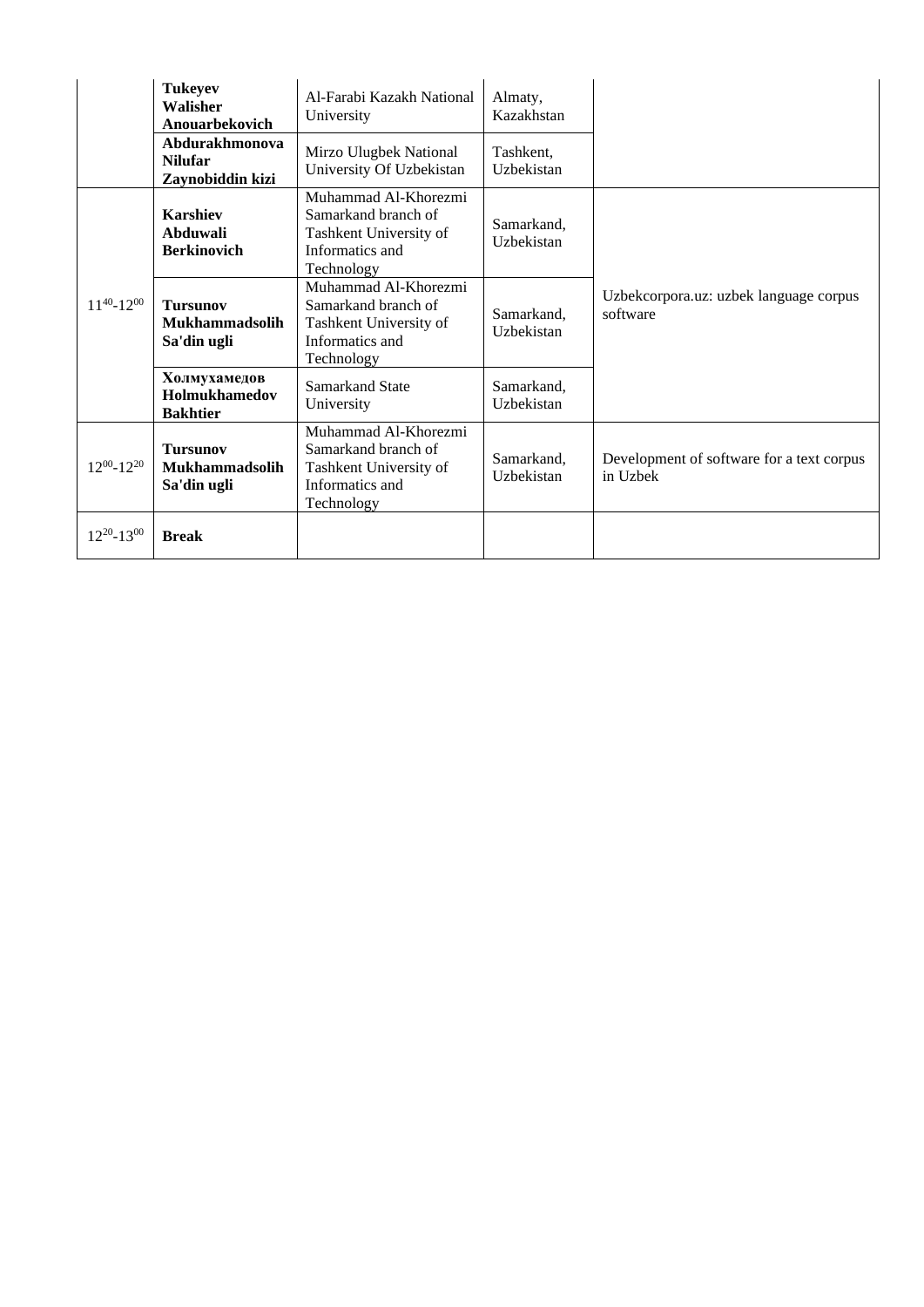### **Linguistic Resources**

#### **23 September 9 00 - 12 20**

# **Chairmans: Oorzhak Bailak Chash-oolovna,**

### **Kubedinova Lenara Shakirovna**

| $13^{00} - 13^{15}$ | Lutikova<br><b>Ekaterina</b><br>Anatolievna             | <b>Lomonosov Moscow</b><br><b>State University</b>                                  | Moscow,<br>Russian<br>Federation                        | Towars a formal model of Differential Object<br>Marking in Tatar                                                                                        |
|---------------------|---------------------------------------------------------|-------------------------------------------------------------------------------------|---------------------------------------------------------|---------------------------------------------------------------------------------------------------------------------------------------------------------|
|                     | Pereltsvaig<br>Asya<br>Mikhailovna                      | <b>Independent Scholar</b>                                                          | United<br><b>States</b>                                 |                                                                                                                                                         |
| $13^{15} - 13^{30}$ | Domur-Ool<br>Choigan<br><b>Dmitrievna</b>               | <b>Tuvan State</b><br>University                                                    | Kyzyl,<br>Republic of<br>Tuva,<br>Russian<br>Federation | Russian-Tuvan dictionary of computer terms for<br>information support of communications of primary<br>school students with limited health opportunities |
| 1330-1345           | Chemyshev<br><b>Andrey</b><br><b>Valerievich</b>        | V. M. Vasiliev Mari<br>Research Institute of<br>Language, Literature<br>and History | Yoshkar-<br>Ola, Maria<br>el, Russian<br>Federation     | Preparation of source data for machine translators<br>and speech synthesizers                                                                           |
| $13^{45} - 14^{00}$ | <b>Bavu-Shuryun</b><br><b>Mira</b><br><b>Viktorovna</b> | <b>Tuvan State</b><br>University                                                    | Kyzyl,<br>Republic of<br>Tuva,<br>Russian<br>Federation | Electronic morphemic and spelling dictionary of<br>the Tuvan language as a base for a morphological<br>analyzer                                         |
| $14^{00} - 14^{15}$ | <b>Ubalecht</b><br>Ivan<br>Pavlovich                    | <b>Omsk State</b><br><b>Technical University</b>                                    | Omsk,<br>Russian<br>Federation                          | Development of a sounding dictionary for the<br>Tevriz dialect of the language of the Siberian Tatars                                                   |
| $14^{15} - 14^{30}$ | Taryma<br>Aldensai<br>Konstantinovna                    | Tuvan State<br>University                                                           | Kyzyl,<br>Republic of<br>Tuva,<br>Russian<br>Federation | Digital Cultural Heritage in Erasmus Master's<br>Programme                                                                                              |
|                     | <b>Bavu-Shuryun</b><br><b>Mira</b><br><b>Viktorovna</b> | Tuvan State<br>University                                                           | Kyzyl,<br>Republic of<br>Tuva,<br>Russian<br>Federation |                                                                                                                                                         |
|                     | Oorzhak<br><b>Bailak</b><br>Chash-oolovna               | Tuvan State<br>University                                                           | Kyzyl,<br>Republic of<br>Tuva,<br>Russian<br>Federation |                                                                                                                                                         |
|                     | <b>Salchak</b><br>Aelita<br>Yakovlevna                  | Tuvan State<br>University                                                           | Kyzyl,<br>Republic of<br>Tuva,<br>Russian<br>Federation |                                                                                                                                                         |
|                     | <b>Hertek</b><br>Arjaana<br><b>Borisovna</b>            | Tuvan State<br>University                                                           | Kyzyl,<br>Republic of<br>Tuva,<br>Russian<br>Federation |                                                                                                                                                         |
|                     | Ondar<br><b>Valentina</b><br>Suvanovna                  | Tuvan State<br>University                                                           | Kyzyl,<br>Republic of<br>Tuva,<br>Russian<br>Federation |                                                                                                                                                         |